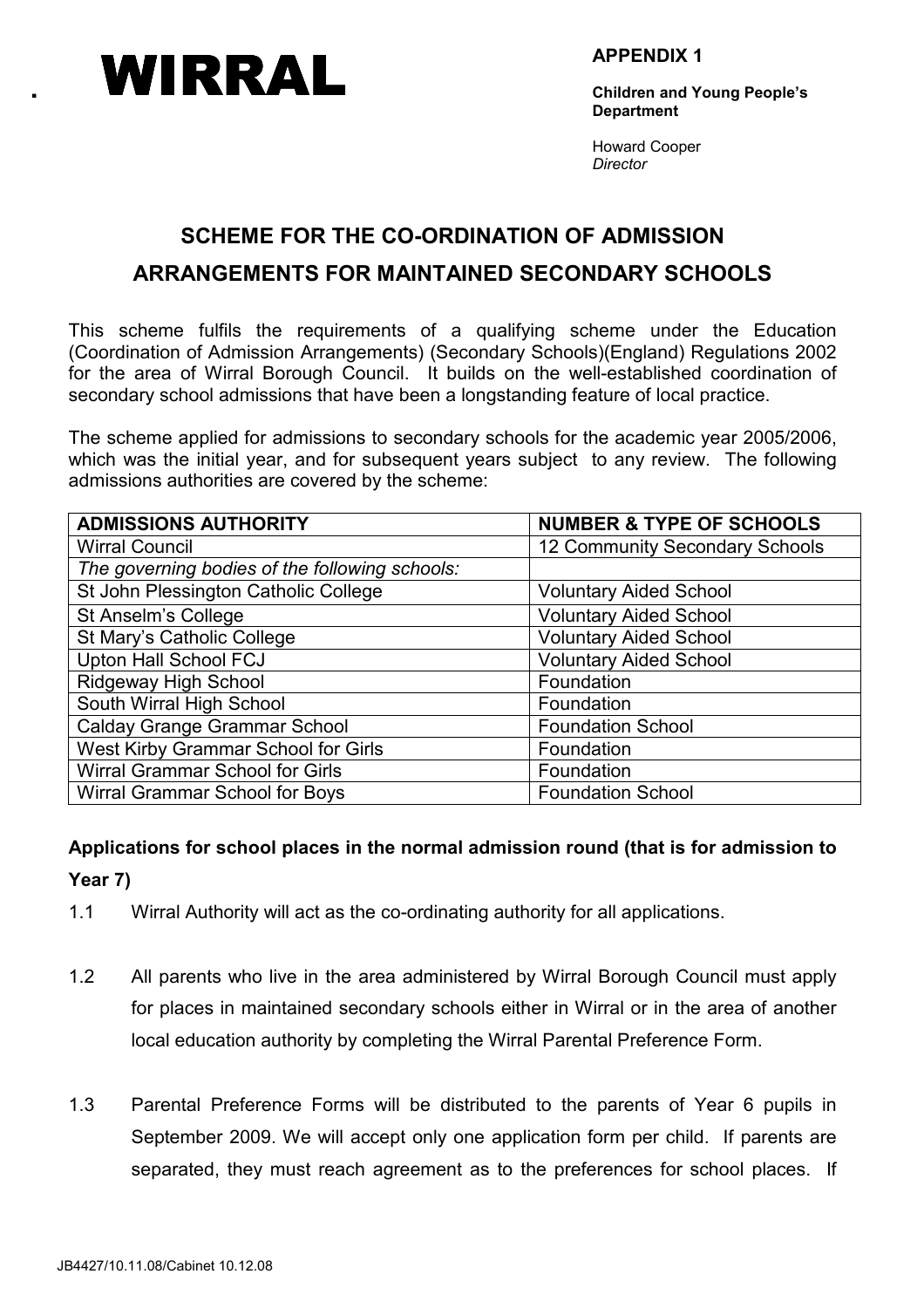agreement cannot be reached, or if neither parent has been granted a Specific Issues Order in this respect, then we will accept the application from the parent with whom the child is "ordinarily resident". Parents who wish a different address to be used because they are moving house must provide verification of the move, e.g. independent evidence such as tenancy agreement or an exchange of contracts in a house purchase.

- 1.4 Parents will be invited to express preferences for up to five schools and to outline reasons in support of their preferences. Parents should rank schools in the order of their preference. Preference forms should be returned to the Children and Young People's Department by 19 October 2009. Schools which receive preference forms directly should forward them to the Children and Young People's Department.
- 1.5 If a child is eligible for a place in more than one school, they will be offered the school which their parent has ranked as the highest preference.
- 1.6 Applications for voluntary aided and foundation schools will be sent to the relevant admissions authorities by the Children and Young People's Department. These authorities will be provided with copies of the parental preference forms and any supporting information provided by the parent by the  $15<sup>th</sup>$  November 2009.
- 1.7 Applications for a school place in the area of another Local Authority will be sent to that Authority along with any details and supporting evidence provided by the parent by the 15<sup>th</sup> November 2009.
- 1.8 Aided and Foundation Schools in Wirral are required to send to the Children and Young People's Department by the  $19<sup>th</sup>$  January lists of pupils to whom they can offer places and lists of pupils in rank order who cannot be offered places.
- 1.9 On the  $1<sup>st</sup>$  February 2010 the Authority will notify other Authorities of provisional allocations of places in Wirral secondary schools.
- 1.10 When the Authority receives from other Authorities details of their provisional allocation for Wirral children seeking places in schools maintained by them, the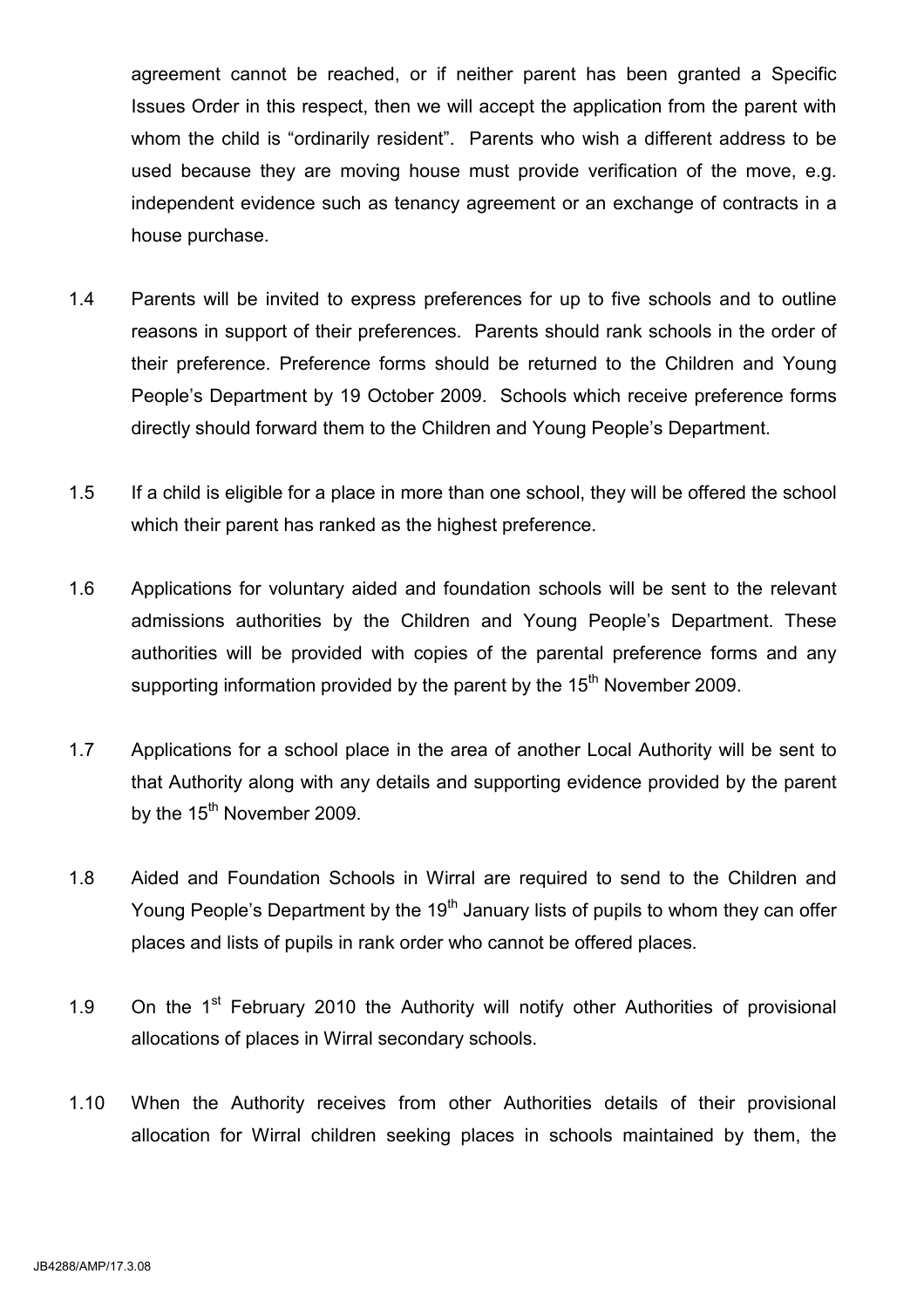Authority will then offer the highest preference if they are eligible for more than one school.

- 1.11 On 23 February Wirral Authority will inform schools and neighbouring Authorities of the final allocations. Letters will be posted to parents on  $1<sup>st</sup>$  March.
- 1.12 If a parent is unsuccessful with all of their applications their child will be offered a place at the nearest appropriate school where there are places available after all preferences have been considered.

#### How decisions on applications for places in Year 7 will be made

2.1 Each secondary high school has an admission number. Places will be allocated up to but not beyond this number.

## 2.2 Community Schools

 Places at community schools will be decided by the Director of Children's Services in accordance with the following arrangements:

#### 2.2.1 Community All Ability Schools

 Applications for community all ability schools will be ranked in order according to the following criteria:

- (a) Children who are in care.
- (b) Pupils who have a medical reason for attending a particular school. (A letter in support from a health care professional will be required as evidence).
- (c) Pupils who have a brother or sister (including half or step-brothers and sisters living in the same household) at the school when the pupil starts school.
- (d) The Authority will then take account of where the child lives. We will give priority to those pupils who live nearest to the school. We use a computer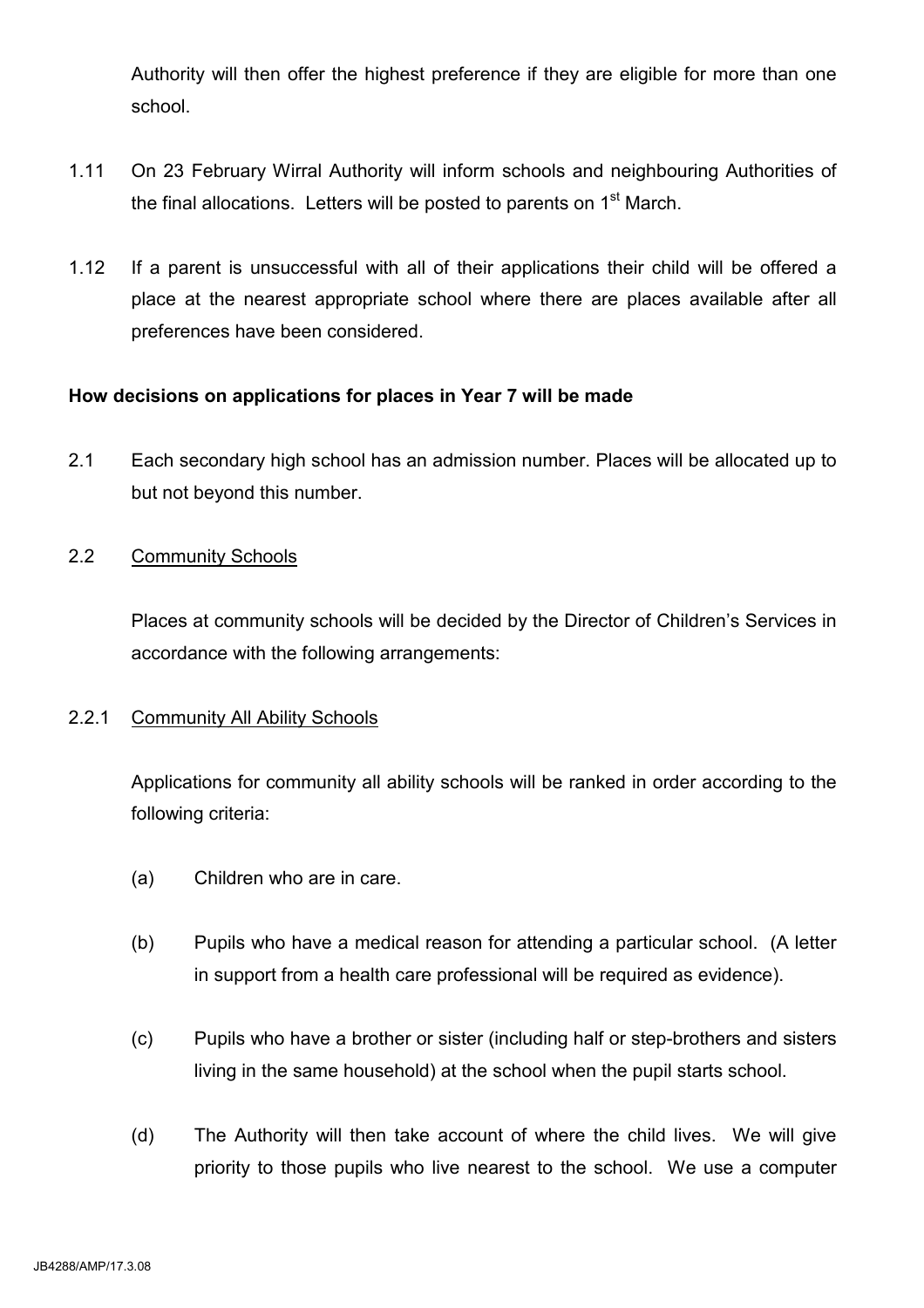mapping system, based on Ordnance Survey maps, to measure distances from your home to the school gate nearest to your child's home using the shortest road route unless it is possible to use a footpath which we consider a safe walking route.

(e) Where the final place in a year group is offered to one of twins (or triplets etc) it will be our policy to admit the other twin (or triplets, etc) too even if that means going above the admission number.

#### Admissions to Grammar Schools

3.1 Admissions authorities for the grammar schools in Wirral will only allocate places to children who have achieved the required standard. If they are over subscribed with children who have achieved the standard, they will not be able to offer places to all; they will use other non-academic criteria to decide which children should be offered places. Parents who wish their child to be assessed for grammar school education should inform the Children and Young People's Department by  $27<sup>th</sup>$  September, 2010. The Authority will inform the governors of Upton Hall School and St. Anselm's College of the details of the children whose parents wish them to be assessed for a place at those schools; those children will be assessed by the schools themselves. The Authority will make the arrangements to assess all other children.

The Authority conducts the assessment arrangements for Calday Grange Grammar School, West Kirby Grammar School, Wirral Grammar School for Boys and Wirral Grammar School for Girls. All the grammar schools are foundation schools, they have criteria to determine which children will be given places if more children achieve the standard than there are places available.

The assessment is based on the results of two verbal reasoning tests that pupils take in the autumn term of the final year of primary education. The test does not take into account what pupils have learnt at primary school. They have been designed to predict a pupil's potential performance at secondary school and so preparation for the verbal reasoning tests, apart from the practice tests, is not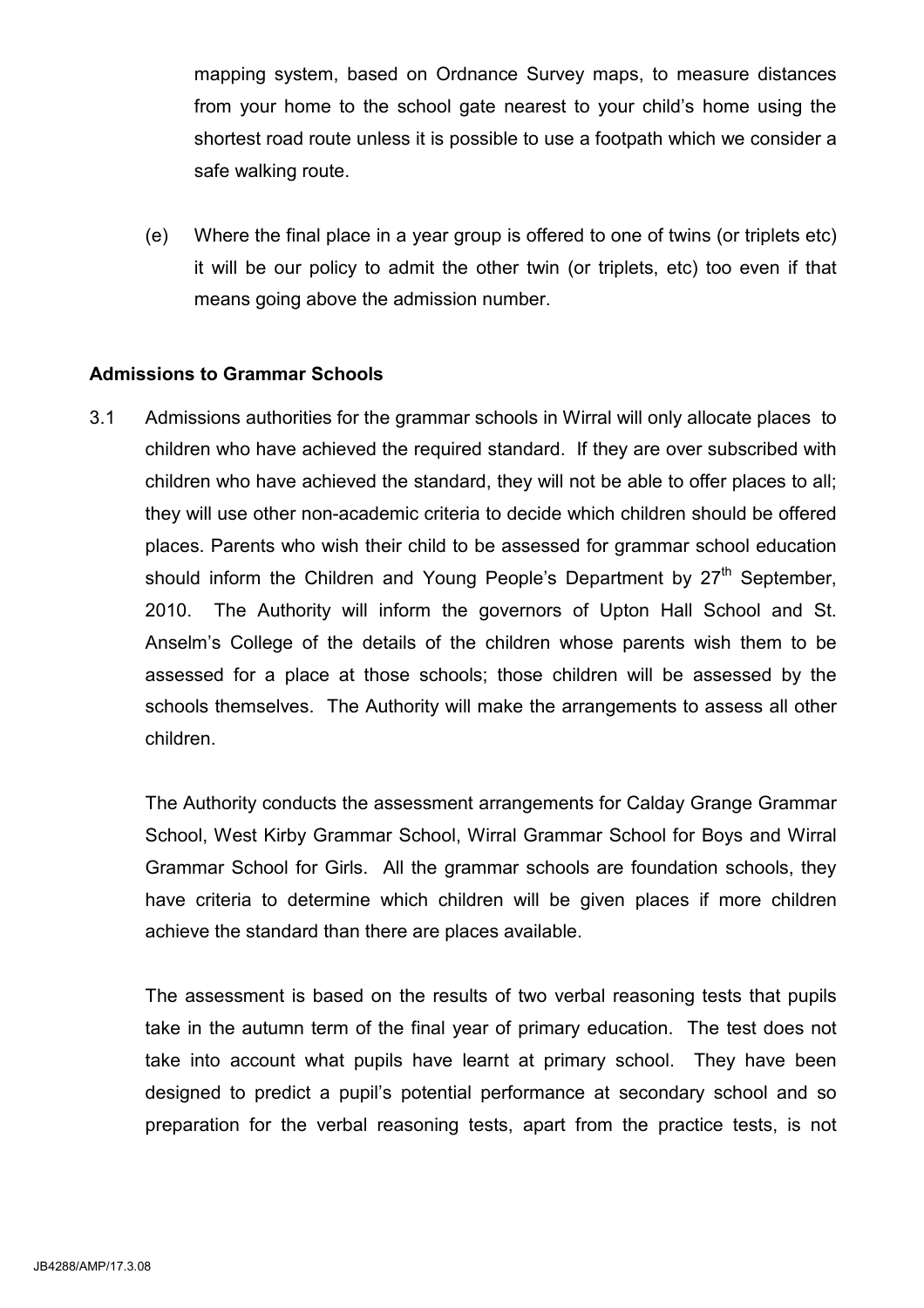necessary. However, we will provide a familiarisation pack to help children prepare for the tests.

So that children are not disadvantaged because of their date of birth, in each case the score is changed by using conversion tables to take account of each child's exact age in years and months. The two test scores are then added together. Children who reach the required score will be deemed to have reached the grammar school standard unless their primary school head teacher refers them to the Independent Assessment Board.

#### Independent Assessment Board

As soon as the test results are known, the Authority will tell primary school head teachers the scores of their pupils and the required score for the grammar school standard. The Authority will invite head teachers to make representations on behalf of any children whose test results do not, in their view, reflect the children's potential. Since there is a strong relationship between verbal reasoning scores and potential, these cases will be quite rare.

 The Authority will also refer to the Board the cases of any pupils who have been given extra time in the tests because of a disability.

The Authority will then arrange a meeting of an Independent Assessment Board. The Board is made up of four headteachers (two from primary schools, two from grammar schools) and is chaired by an inspector from the Children and Young People's Department. None of the Board will have any personal interest in any of the pupils they are asked to assess.

 In some cases parents may feel that certain factors may have affected the child's academic performance (for example, if his or her education has been severely disrupted because of ill health, change of schools, or any other reason). If this does apply, it is important that parents should inform their child's headteacher, in writing, no later than 17 December 2009. The information will be considered by the Independent Assessment Board if the child's case is referred to the Board.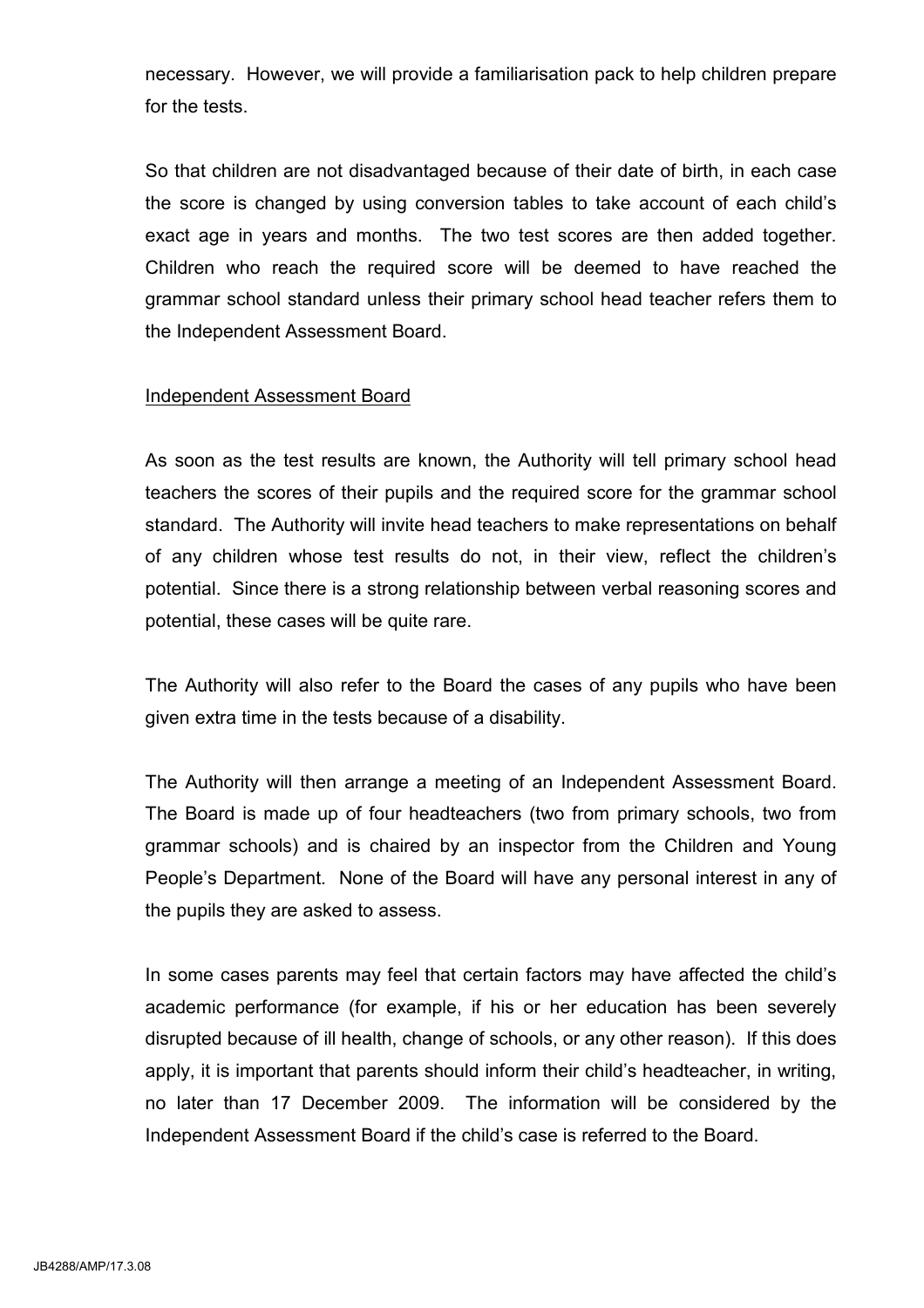For each child whose case is referred, the Board will see:

- the child's verbal reasoning test scores and papers
- the representations made by the primary school head teacher with supporting evidence if necessary, and
- confidential information from parents and reports from other professional agencies such as educational psychologists, social workers. doctors and so on.

The Board then uses its professional judgement to decide whether the evidence clearly shows that the results of the verbal reasoning tests did not truly reflect the child's ability. The Board will decide in each case whether or not the child has reached the grammar school standard.

3.3 At the end of the process, the Authority will have a list of the children who have reached the grammar school standard. This does not necessarily mean that they will go to a grammar school; that will depend on the number of preferences that we have for the grammar schools. If a grammar school is oversubscribed, the Authority or the governors (in the case of a Foundation or Aided school) use other criteria to decide who should be given places.

#### Admissions to Foundation Schools

4. The governing bodies of Calday Grange Grammar School, West Kirby Grammar School for Girls, Wirral Grammar School for Girls and Wirral Grammar School for Boys. Ridgeway High School and South Wirral High School publish their own admission arrangements which include the criteria which the governing bodies will use if their school is oversubscribed.

#### Admission to Voluntary Aided Schools

5. The governing bodies of St John Plessington Catholic College, St Anselm's College, St Mary's Catholic College and Upton Hall School FCJ publish their own admission arrangements which include the criteria which they will use to determine priorities if their school is oversubscribed.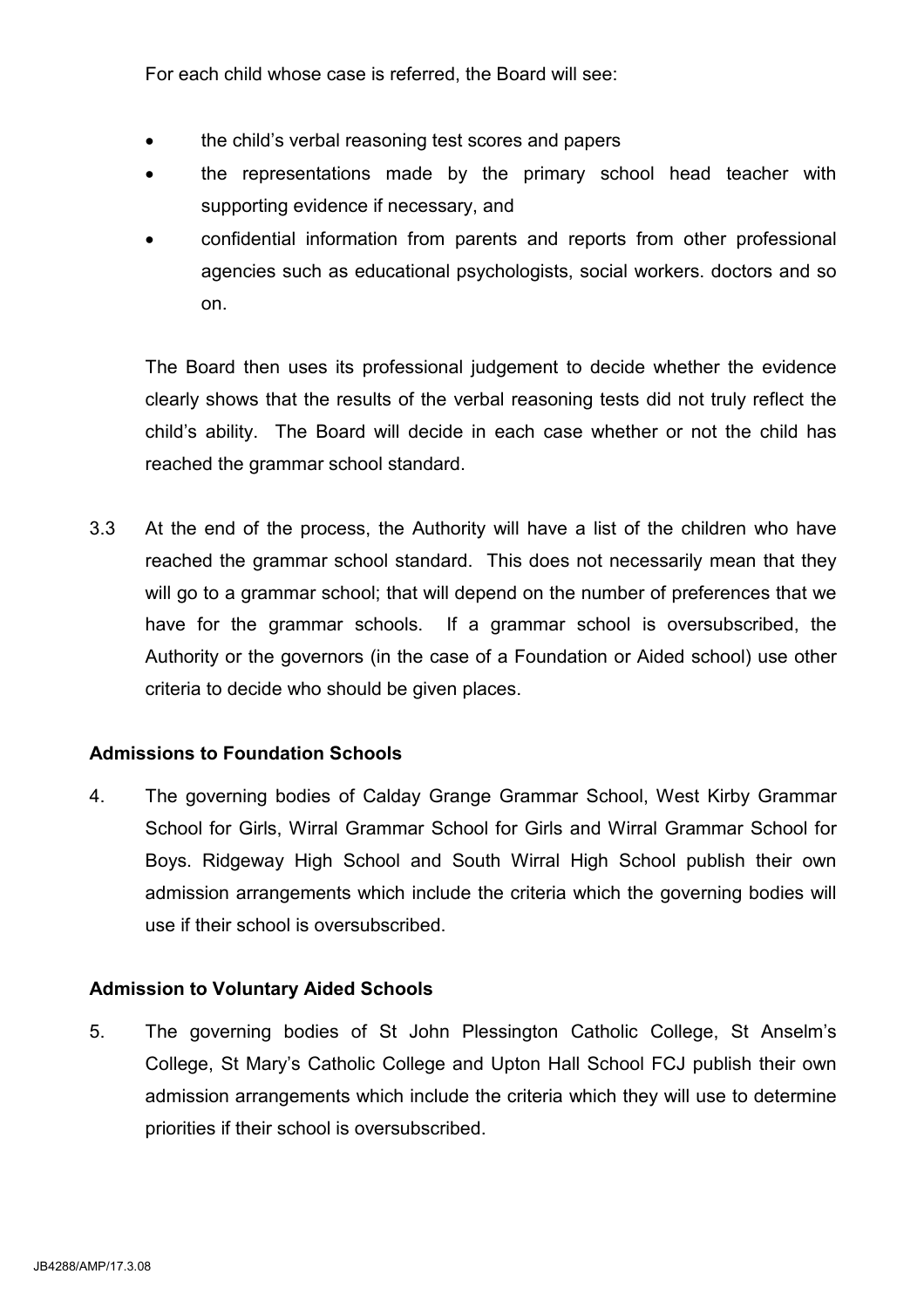#### Children with Statements

6. All schools will be required to admit a pupil if he or she has a Statement of special educational needs naming the school.

#### Allocation of Places

7. Parents resident in Wirral will be informed in writing by the Director of Children's Services on the 1 March 2010 of the school allocated to their child. This will include the allocation of a place in a school of another Authority if the parent's application for a place there has been successful. The letter will also inform parents of their right to appeal to an independent panel and who to contact to make an appeal.

## Late Applications

8. Preferences which are received by 31 October 2009 will be dealt with according to the arrangements described in paragraphs 1 to 3. Preferences which are received on or after 1 November 2009 will be dealt with after places have been allocated on the 1<sup>st</sup> March 2010. At that point some schools may be full and no more places will be allocated at those schools. In the case of schools which have places available, places will be allocated in accordance with the arrangements described in paragraphs 2 and 3. A second round of tests for grammar school assessment will be held in March 2009.

# Places which become available after 1<sup>st</sup> March

- 9.1 Places which become available after  $1<sup>st</sup>$  March, for instance because parents turn down a place that has been allocated, will be re-allocated up to the school's admission number. If there are more requests for to a particular school than there are places available, the Authority (for community schools) will use the same criteria as for the initial allocation. In most cases the re-allocation will be made depending on where the children live. If this is the case, the Authority will keep a list in order of those who will have priority because they live nearer the school in question.
- 9.2 In the autumn term the Authority will hold a waiting list for children whose parents would still like them to be considered for a place at a school which is full at the beginning of the term. If places become available after the start of the autumn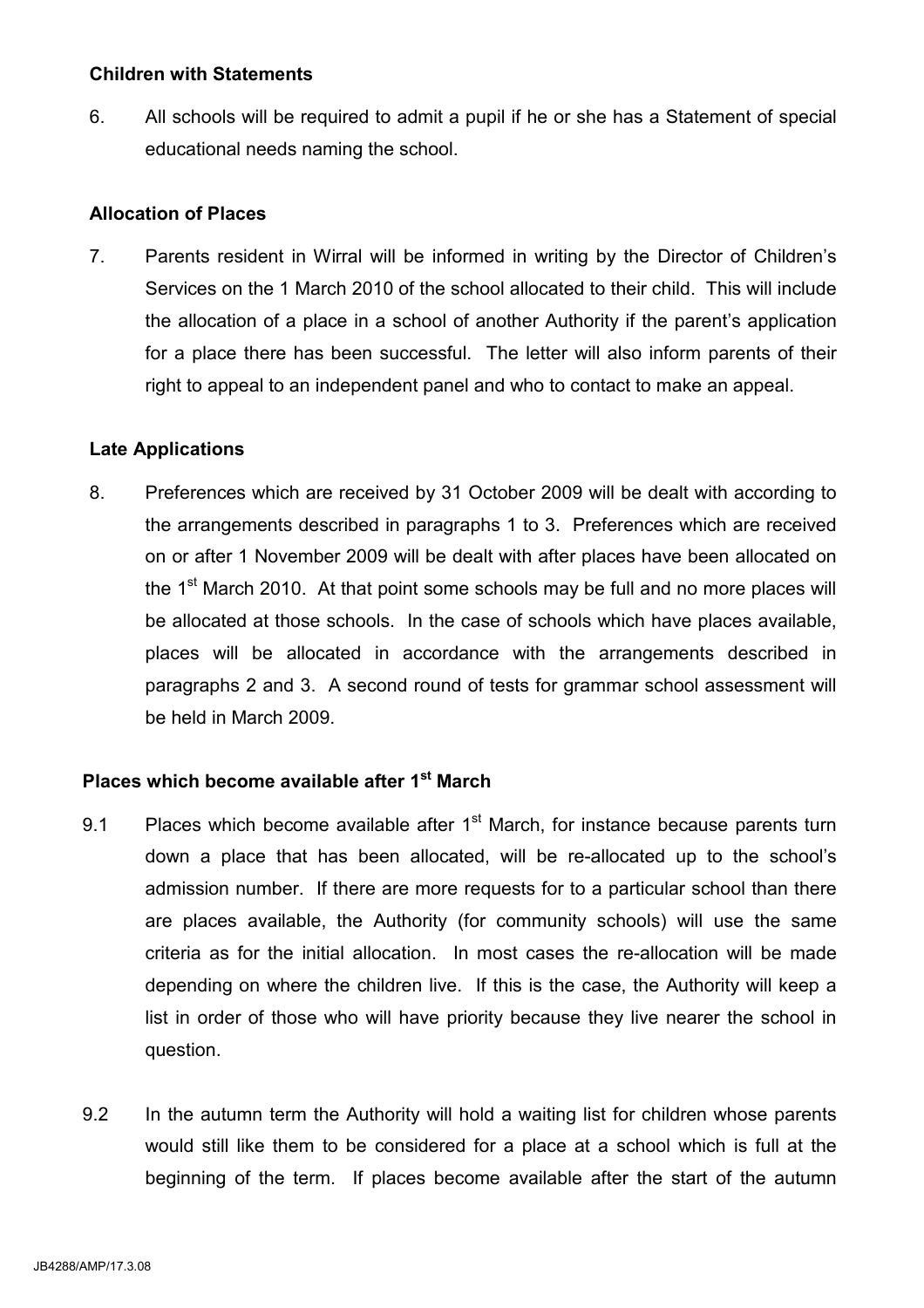term, they will be offered to children on the waiting list, following the same criteria as when places were first offered. The waiting list will be kept open until the last day of the autumn term.

#### Admissions to schools other than at the normal time of admission

- 10.1 Admissions to schools other than at the normal admission age are managed in accordance with the arrangements set out for the admission at the normal time of admission. Parents will be invited to express a preference for one or more schools. Preferences for foundation or voluntary aided schools will be forwarded to the relevant governing bodies for consideration.
- 10.2 If a parent expresses a preference for one or more community schools, the Authority will request from the Headteacher of the child's current or previous school, information relating to the child's curriculum record, attendance and behaviour. This information together with a copy of the parent's preference form and any relevant documentation from other agencies such as the Education Social Welfare Service will then be forwarded to the Headteacher of the school(s) requested for comments. The Director of Children's Services will then decide whether or not to offer a place at the school.
- 10.3 The governing body of an aided all ability school will inform the Authority within 10 school days of receipt of the preference form whether they will offer a place.
- 10.4 If a parent expresses a preference for one or more of the foundation or voluntary aided grammar schools then their child will be assessed by the school or schools concerned and a decision made by the governing body as to whether to offer a place. The governing body will inform the Authority of the outcome of the application.
- 10.5 If there are places available in more than one of the preferred schools the Authority will offer the child the school of their parent's highest preference. Parents will be informed by the Director of Children's Services of the school allocated in writing. The letter will also inform the parent of their right to appeal to an independent panel and who to contact to make an appeal.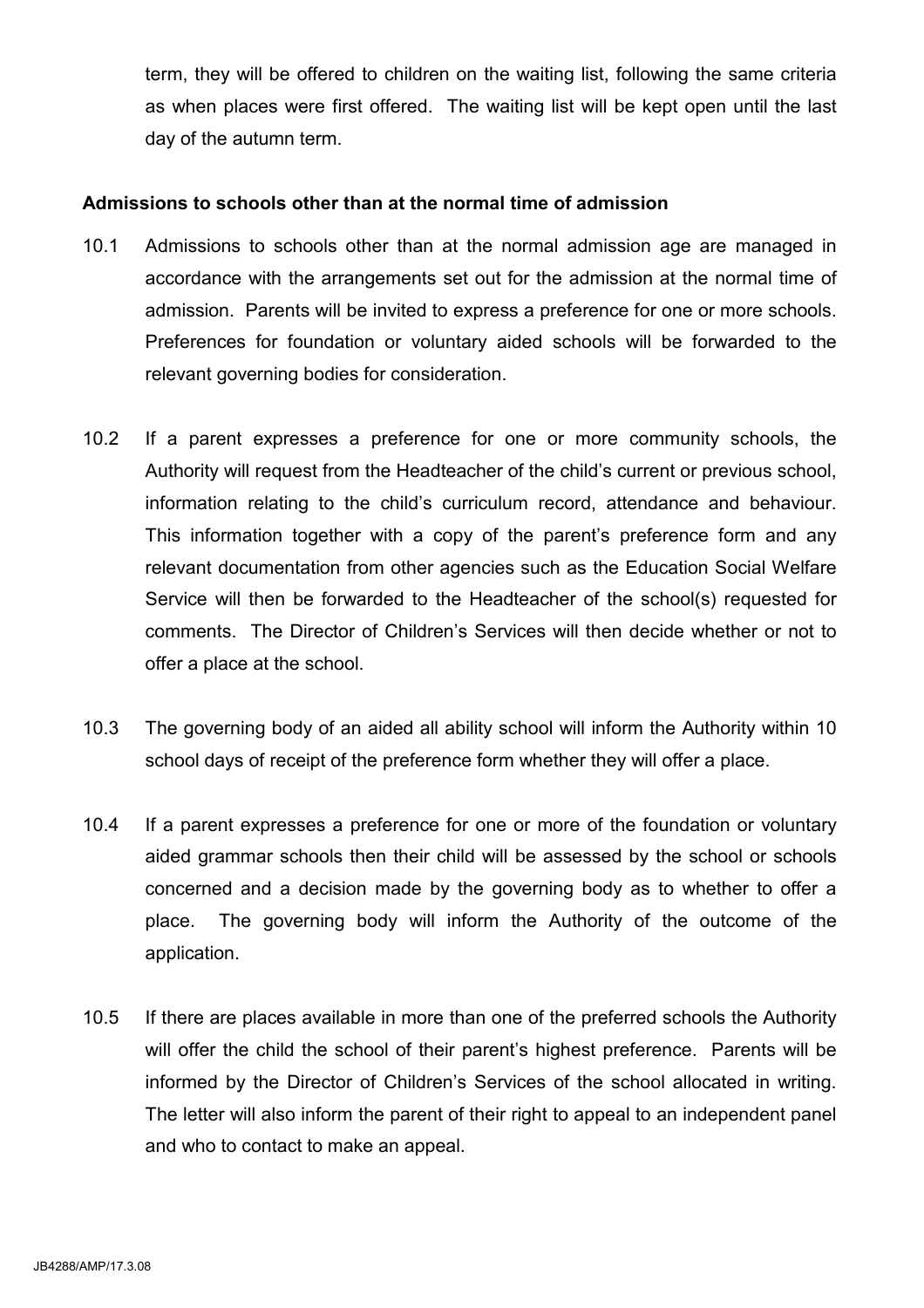## FAIR ACCESS OR IN YEAR ADMISSIONS PROTOCOL

- 1. All requests for places in year will be considered with reference to the Authority's current admission arrangements. The vast majority of requests will be agreed or refused with reference to two important factors: parental preference, and the availability of places within the relevant year group.
- 2. Where places are available in the relevant year group it is unlawful to refuse a parent's preference on the grounds of a pupil's previously poor attendance or behaviour. The School Admissions Code of Practice 2008 restricts refusal of parental preference to those situations where schools are either in special measures or have recently come out of special measures.
- 3. In view of the "Guidance on Hard to Place Children" (DfES 2004 and the subsequent Guidance on Fair Access Protocols 2007), there are a small group of pupils for whom the normal arrangements will be varied. These are as follows:
	- (a) Looked After Children will be placed in the school of their carers preference irrespective of the availability of places in the year group. However, the Authority will give careful consideration to the reasons given in support of a preference and monitor the flow of such requests.
	- (b) Children who have recently experienced a traumatic family or domestic event or for whom there are clear medical grounds to support placement in a particular secondary school. Such cases will be discussed in detail with the headteacher concerned before placement is confirmed. Again such placements will be made above the published admission number if necessary.

(All pupils in categories (a) and (b) have to meet the appropriate standard for admission to grammar school. There would also be a requirement on the relevant admission's authority to consider any religious reasons given in support of a placement request).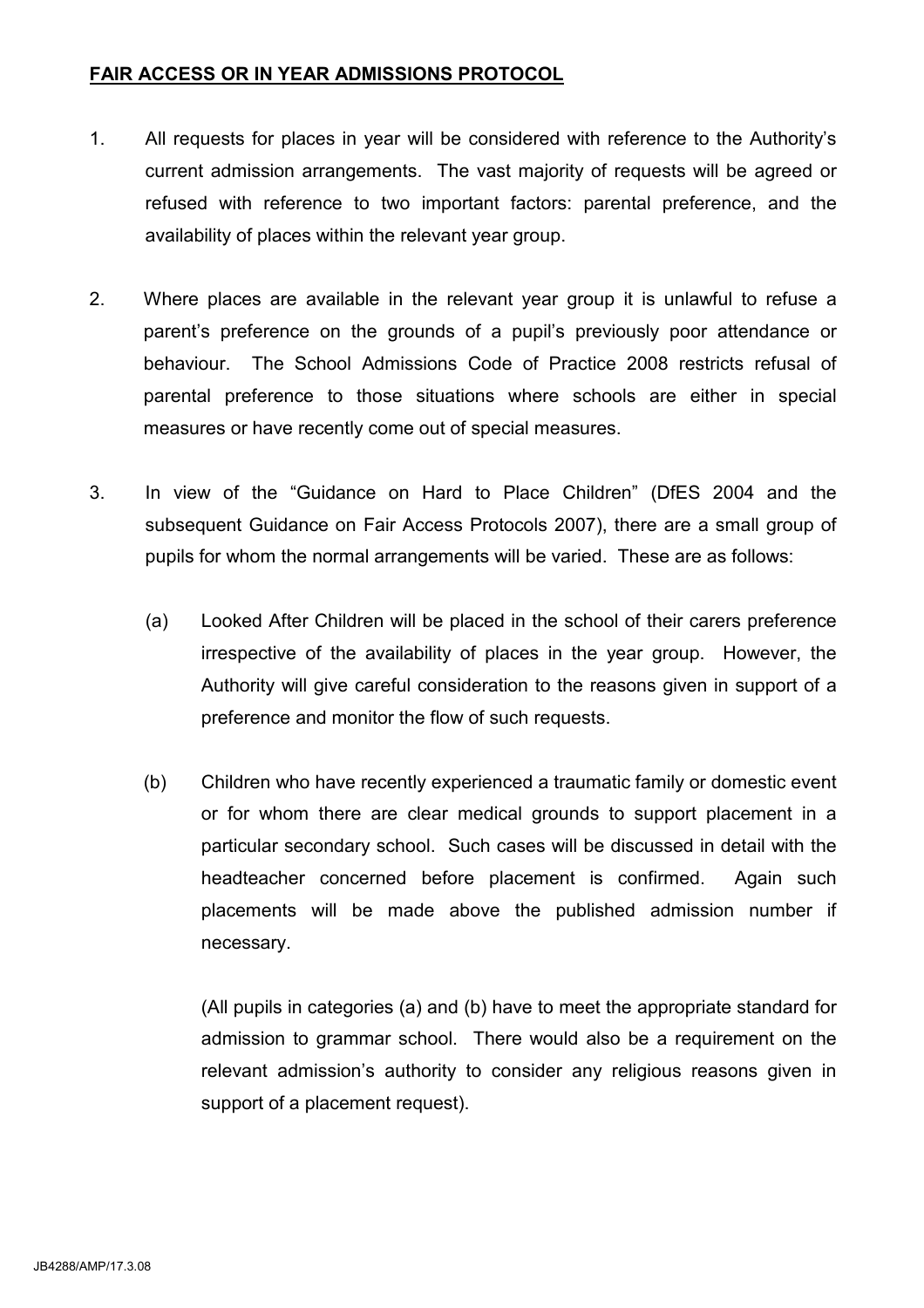- 4. There is a small group of pupils for whom placement and transfer requests are problematic because of their poor records of attendance or behaviour. Headteachers should not support transfer requests for such pupils but should refer the case to the Principal Officer (Admissions and Exclusions). A decision will then be taken on whether the possibility of a 'managed move' to an alternative school should be discussed with headteachers and the parent. For pupils who are at risk of permanent exclusion and on the roll of a Wirral school it is open to the headteacher to refer the case to the Principal Officer (Admissions and Exclusions) to consider the possibility of a managed transfer.
- 5. Pupils in category 4 above who have moved to live on the Wirral will have their parent's request considered with reference to the normal admission arrangements. It is unlawful to refuse their preference if there are places available in the relevant year group.
- 6. Pupils who have been permanently excluded will normally be placed on the roll of WASP (Wirral Alternative School Provision). In a minority of cases where the exclusion was as the result of a 'one off incident' such pupils will be transferred immediately to an alternative school. Such transfers will be agreed with the parent and relevant headteacher. All secondary schools will take a minimum number of 1, or the number of permanent exclusions in the previous academic year, as the agreed quota of permanently excluded pupils for placement.

 The majority of such pupils will have spent some time in the relevant alternative base or PRU. The transfer to a school will be decided at the Wirral Excluded Pupils Monitoring Panel (WEMP) on which headteachers are represented. All such placements will be initially on a trial basis for a minimum of six weeks. Confirmation of placement or the school roll will be subject to satisfactory report.

#### ADMINISTRATIVE PROCEDURES FOR TRANSFERS AND PLACEMENTS

The Authority coordinates all parental requests for in-year transfers and placements.

 1. Upon receipt of a transfer request Pupil Services staff will establish whether or not the request has been discussed with the headteacher of the pupil's current school.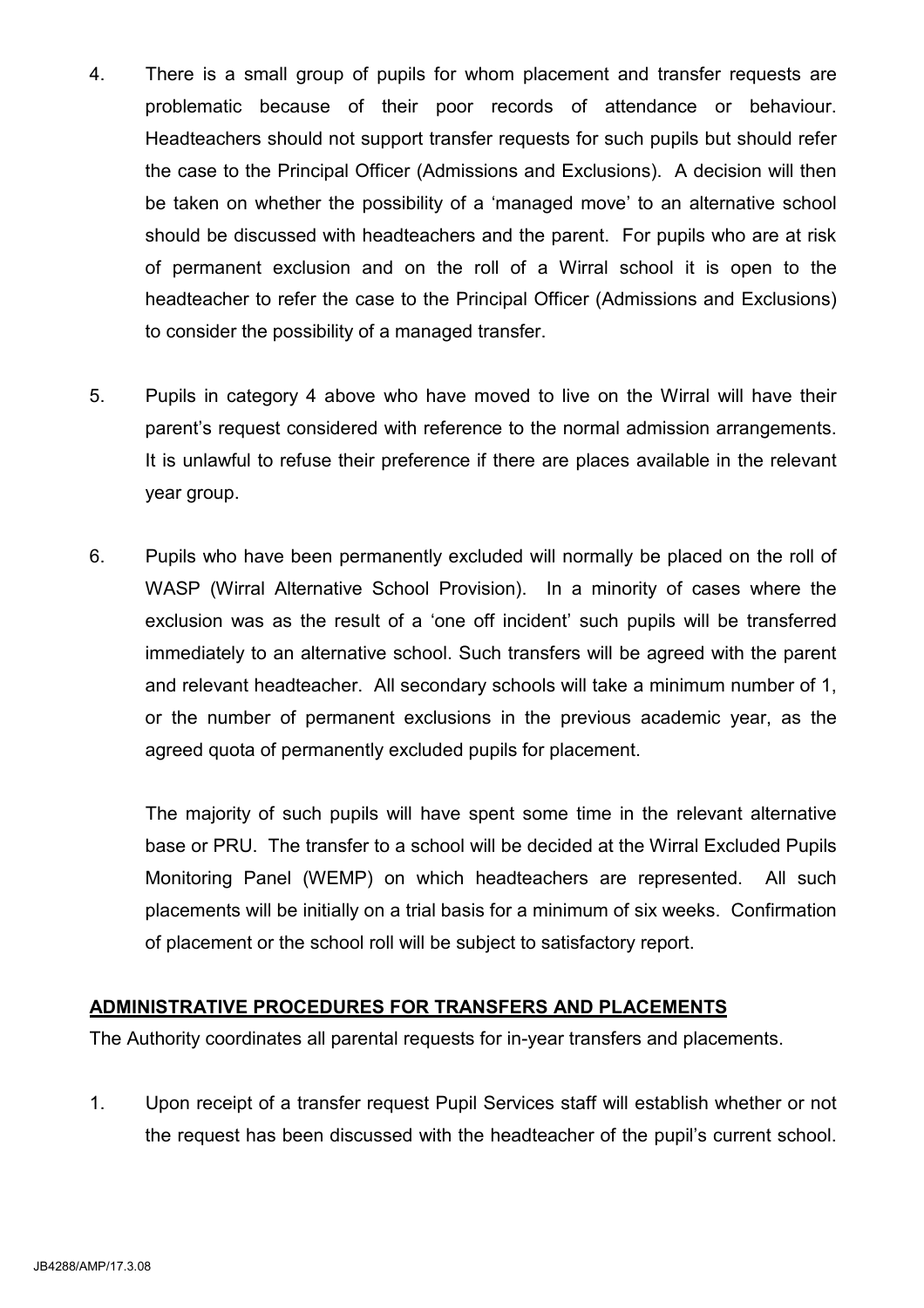If this is not the case, parents will be advised to contact the headteacher to discuss their request.

- 2. If the parents have discussed the request with the headteacher the transfer request form will be acknowledged and parents informed that Pupil Services will request completion of appropriate documentation to forward to their preferred school. Requests for transfer in Y10 and Y11 will be discouraged on educational grounds, but parents have the ultimate right to proceed with the request.
- 3. The Transfer of Information Form will be sent to the pupil's current school for completion. The headteacher of the school must sign this information form. The form should be returned to Pupil Services within 10 school days.
- 4. Upon receipt of the Transfer Request Form from the current school the decision will be taken either to refuse or to proceed.
- 5. If it is decided to proceed with the request, all relevant documentation will be forwarded to the requested school and the headteacher asked for comments. This documentation should include the parents' request form, reports from the current school and any other information from ESWs, Social Workers, EPs etc. (In the case of a voluntary aided or foundation school the request will be forwarded to the governors of the school).
- 6. The headteacher of the requested school should reply to the Authority within 5 school days, with comments expressing any reservations regarding admission of the pupil. The Authority will enter into discussion with the headteacher regarding any reservations. These discussions should be undertaken within 5 school days. Where it would be helpful, the Principal Officer (Admissions and Exclusions) may facilitate meetings between the parents and the schools involved in order to resolve any difficulties.
- 7. For Community Schools the Authority will consider all available information and decide whether to agree or refuse the request. For Foundation and Voluntary Aided Schools a decision will be communicated to Pupil Services.